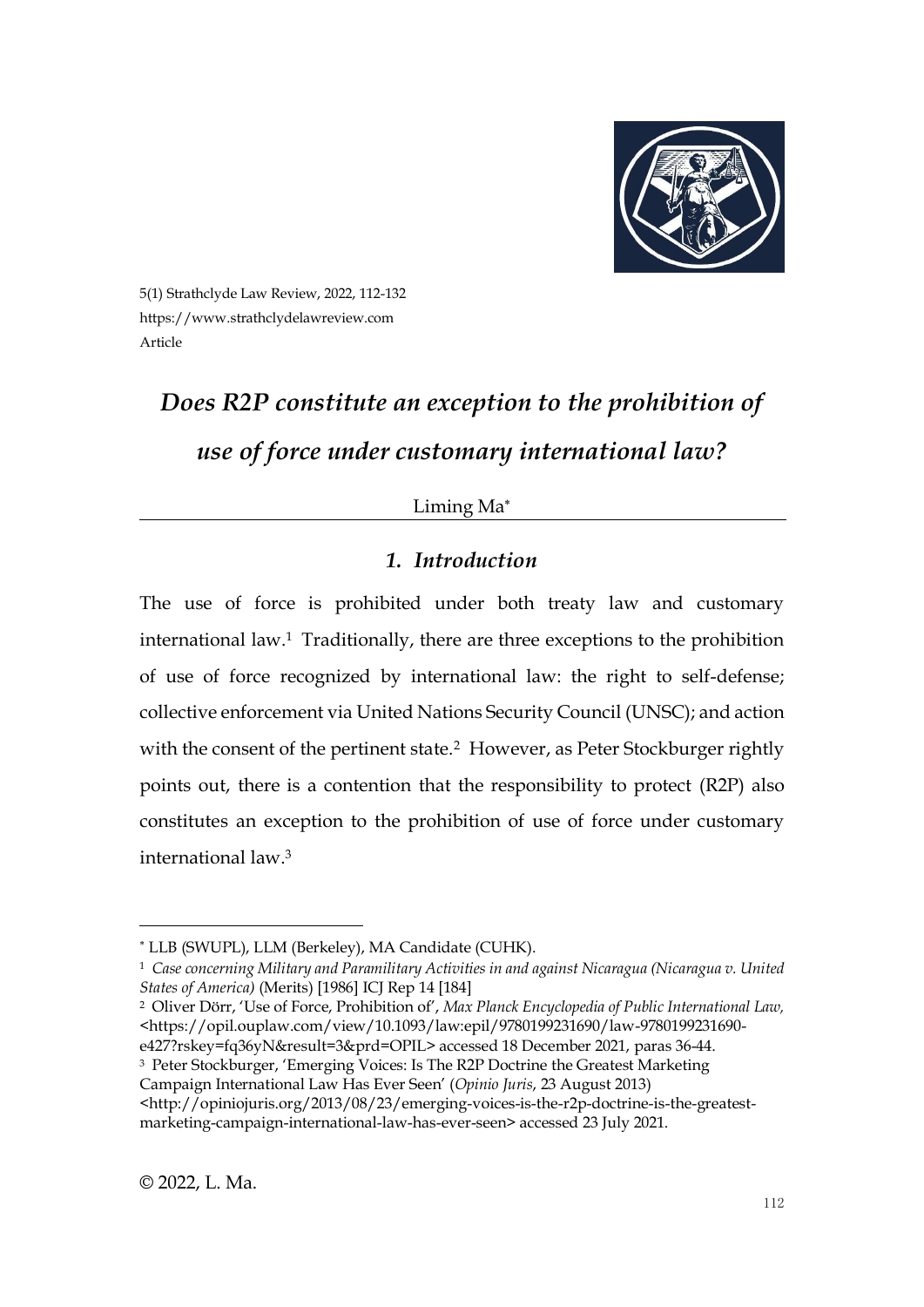Indeed, responsibility to protect has been closely associated with military intervention since its emergence. In 2001, International Commission on Intervention and State Sovereignty (ICISS) published a report on whether a coercive military intervention can be justified by the humanitarian cause of 'protecting people at risk in that other state'. <sup>4</sup> To justify a humanitarian intervention, the report coined a new concept, 'the responsibility to protect', where a 'factual change in international law' <sup>5</sup> would occur. After the adoption of responsibility to protect in World Summit Outcome Document 2005 (WSOD)<sup>6</sup>, UN Secretary General submitted a report on 'Implementing the Responsibility to Protect' to the 63rd General Assembly (GA or UNGA), where a three-pillar approach was proposed to operationalize the concept of responsibility to protect. The first pillar is the 'responsibility of the State to protect its population' <sup>7</sup>. The second pillar is the responsibility for international community to assist sovereign states to fulfil their obligations to protect their population and to help states build the capacity to do so. <sup>8</sup> The third pillar also imposes a responsibility on international community, however, contrastingly, the responsibility is more responsive than preventive as it opens the door for intervention via unpeaceful means when the peaceful means are inadequate or pertinent states have failed to fulfil their obligations. <sup>9</sup> Clearly, under this approach, responsibility to protect may constitute an exception to the prohibition of use of force. However, it is still unclear if such initiative, or vision, has really been embedded in the international legal system as a rule of customary international law, or if it remains to be an initiative with no legal authority.

<sup>4</sup> International Commission on Intervention and State Sovereignty, *The Responsibility to Protect*, 2001, VII (Foreword).

<sup>5</sup> 'Helge von Horn and Christoph Krämer, 'The ICISS – Report: 'The Responsibility to Protect' (*Root Causes of Conflicts*, March 2004) <http://www.rootcauses.de/publ/icissummen.htm> accessed 23 July 2021

<sup>6</sup> UN Doc A/RES/60/1 para 138-140.

<sup>7</sup> UNGA 'Implementing the responsibility to protect: Report of the Secretary-General' (2009) UN Doc A/63/677 para 11.

<sup>8</sup> Ibid.

<sup>9</sup> Ibid.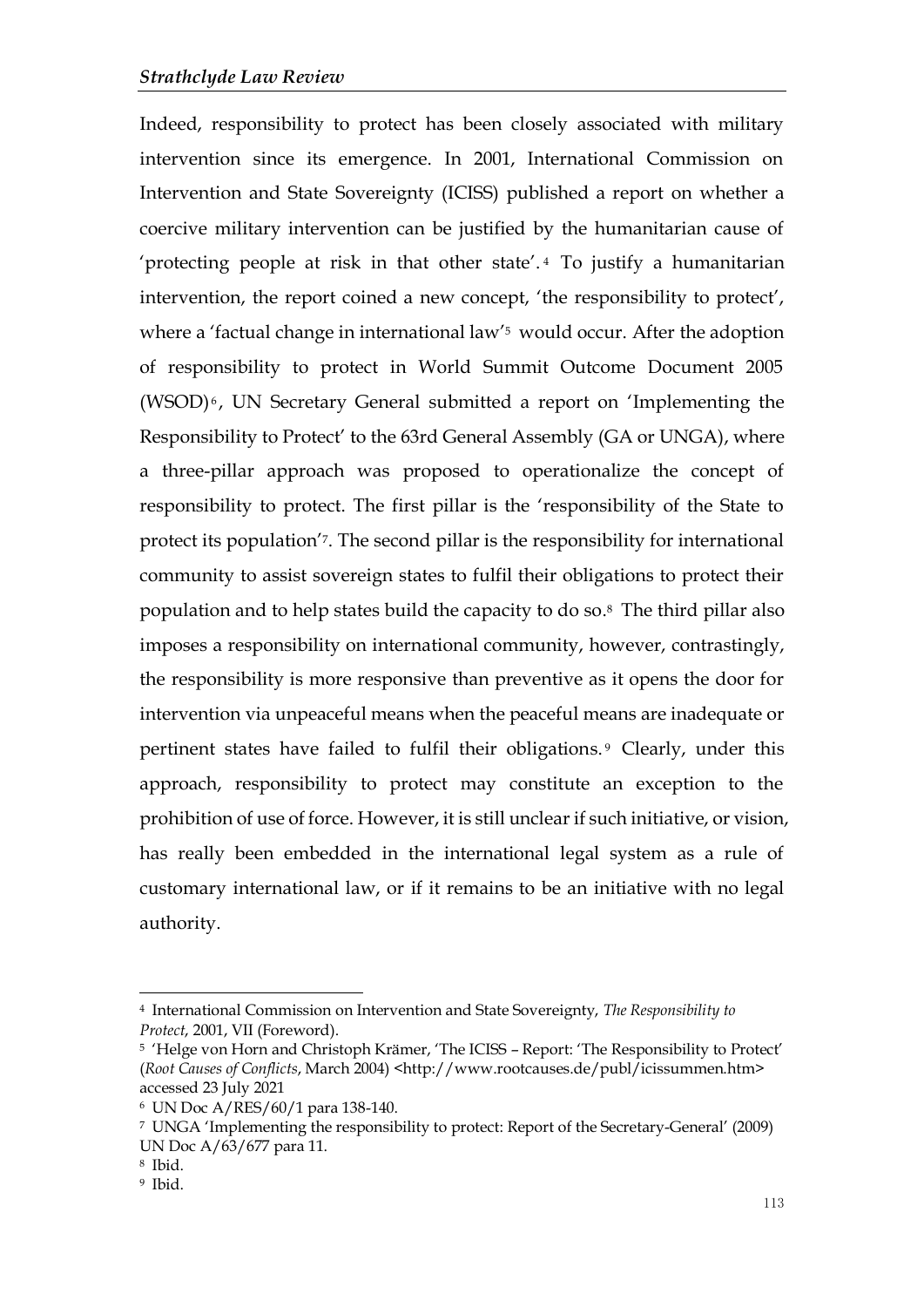This paper examines whether the responsibility to protect constitutes an exception to the prohibition of use of force as a rule of customary international law. Firstly, this paper will identify the test to determine the status of the rule under examination. Secondly, the evidence underpinning this research and the method used to gather the evidence will be outlined and finally, this paper will analyse the evidence gathered and render the conclusion accordingly.

#### *2. Test*

#### *A. General Test to Identify Customary International Law*

Although Art. 38 of the Statute of the International Court of Justice includes a list of sources of international law including international custom, the Statute tells us little about how exactly such custom can be identified. Fortunately, the very same Article indicates that 'the teachings of the most highly qualified publicists' can function as subsidiary means to determine rules of law. Therefore, two documents, as the representative works by the most prestigious jurists in the field, will be especially valuable to help us identify the international customs laid down in this article: Draft Conclusions on Identification of Customary International Law (Draft Conclusions) and the Statement of Principles Applicable to the Formation of General Customary International Law (London Statement).

According to the Draft Conclusions, two constituent elements must be proven to establish a rule of customary international law. The first element is objective element, such as a general practice by states.<sup>10</sup> The second, subjective, element requires that the aforesaid general practice has to be accepted as law, which is known as *opinio juris*. <sup>11</sup> Although, the conclusion 3 of the Draft Conclusions requires both elements to be assessed<sup>12</sup>, it seems that the two elements are not

<sup>10</sup> ILC, 'Identification of customary international law' (2016) UN Doc A/CN.4/L.872 2.

<sup>11</sup> Ibid 3.

<sup>12</sup> Ibid 2.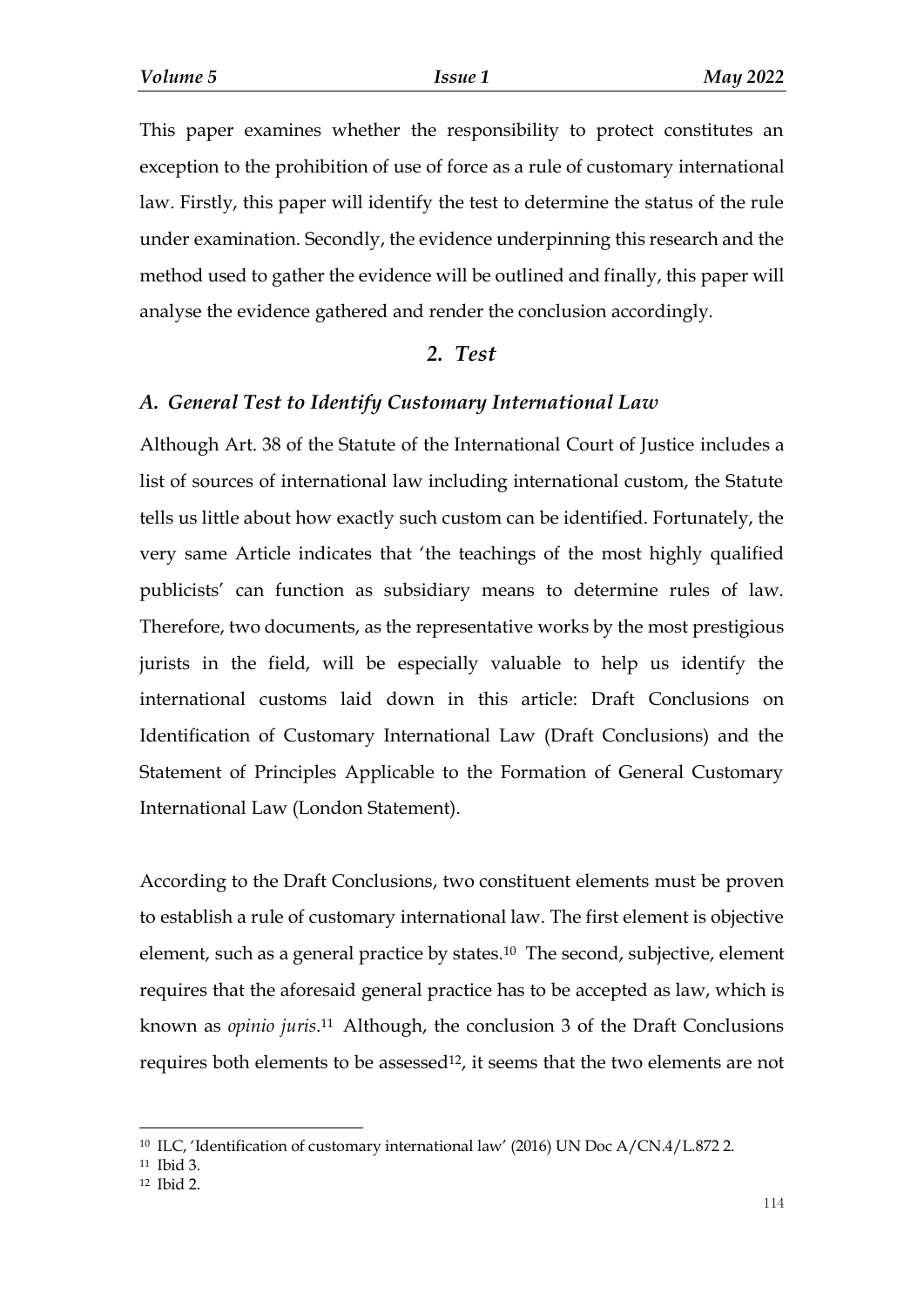always equally weighed when identifying customary international law in practice. According to the London Statement, on the one hand, a relative lack of one element can be compensated by a substantial manifestation of the other. <sup>13</sup> On the other hand, it is not usually necessary to demonstrate *opinio juris* before and during the formation of customary international law.<sup>14</sup> However, this does not mean that *opinio juris* does not matter in the formation of such law. Rather than being assessed solely as an independent element, the main function of *opinio juris* is to identify which practice is relevant evidence that is helpful to determining whether a customary rule is formed. 15

To establish objective element for an examined rule, two elements have to be substantiated: generality and uniformity. <sup>16</sup> In terms of generality, a state practice has to be extensive and representative.<sup>17</sup> This being said, the question of generality is not a question of how many, but a question of which.<sup>18</sup> Should the participation be sufficiently representative with no significant dissent, even a majority of participatory states is not required.<sup>19</sup> In terms of uniformity, a state practice can meet this criterion when it is uniform both internally and collectively, which means that not only should the practice of different participatory states be similar and consistent, but also a particular state's own behavior pattern should be stable and coherent. <sup>20</sup> Only when all four conditions (extensive and representative generality, internally and collectively uniformity) are met, a state practice towards a customary rule can be taken as sufficiently uniform and general.

<sup>13</sup> Committee on Formation of Customary (General) International Law, 'Statement of Principles Applicable to the Formation of General Customary International Law' in International Law Association Report of the Sixty-Ninth Conference (London 2000) (International Law Association, London 2000) 751.

<sup>14</sup> Ibid 721.

<sup>15</sup> Ibid.

<sup>16</sup> Ibid 731.

<sup>17</sup> Ibid 734.

<sup>18</sup> Ibid 737.

<sup>19</sup> Ibid.

<sup>20</sup> Ibid 733-734.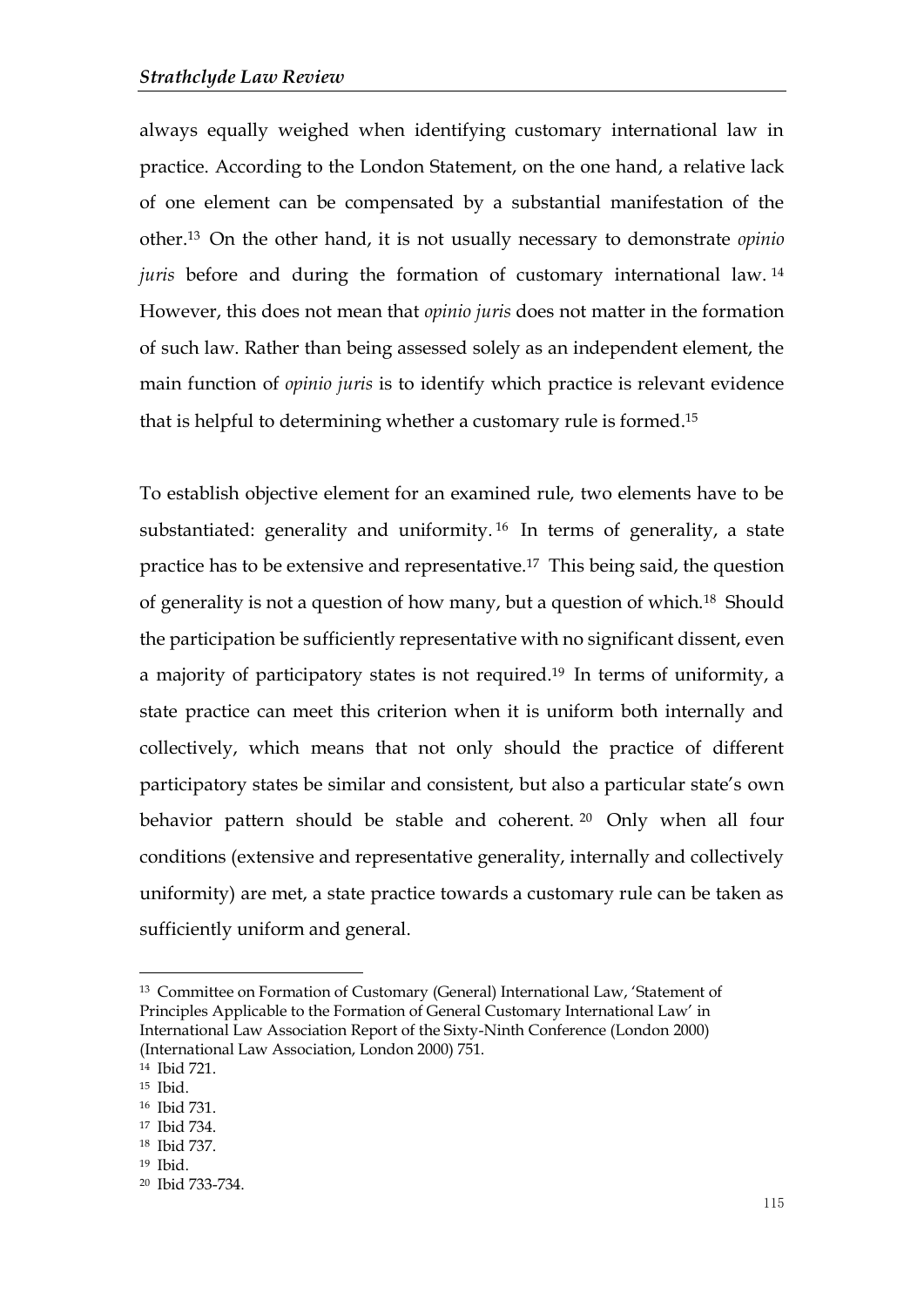In terms of the subjective element, as mentioned above, *opinio juris*is not always required to establish a customary rule in its own right, but is usually examined incidentally in assessing state practice. In addition to that, it is also noticeable that individual consent or belief of certain practice or rule as legally binding is also unnecessary.<sup>21</sup> Rather, it is enough to prove a general belief that certain practice is a legal obligation or right.<sup>22</sup>

Finally, a few words about the evidence: Practice includes both verbal and physical acts.<sup>23</sup> In fact, verbal acts are especially important in demonstrating the formation of new customary norms. Not only can verbal acts serve as evidence for both objective and subjective elements <sup>24</sup>, but also at the emergence stage verbal acts are naturally expected to be more common than other acts. In contrast, "physical acts, such as arresting people or seizing property, are in fact less common"25.

#### *B. Modification of Peremptory Norm of General International Law*

The alleged peremptory character of the rule of prohibition of use of force also deserves attention". Although there is no universal consensus among states about what amounts to a peremptory norm of general international law (*jus cogens*), the prohibition of use of force is viewed as *jus cogens* by many. For example, the International Law Commission (ILC) considers prohibition of use of force as a conspicuous example of *jus cogens* in the 1960s, which is reiterated by International Court of Justice (ICJ) in *Nicaragua vs. United States*. *<sup>26</sup>* Recently, ILC also repeated such views, identifying the prohibition of aggressive use of

<sup>21</sup> Ibid, 743-744.

<sup>22</sup> Ibid 743.

<sup>23</sup> ILC, 'Identification of Customary International Law' 2 (n 10).

<sup>&</sup>lt;sup>24</sup> Committee on Formation of Customary International Law, 'Statement of Principles' 725 (n 13).

<sup>25</sup> Ibid.

<sup>26</sup> *Nicaragua vs. United States* (n 1) 189.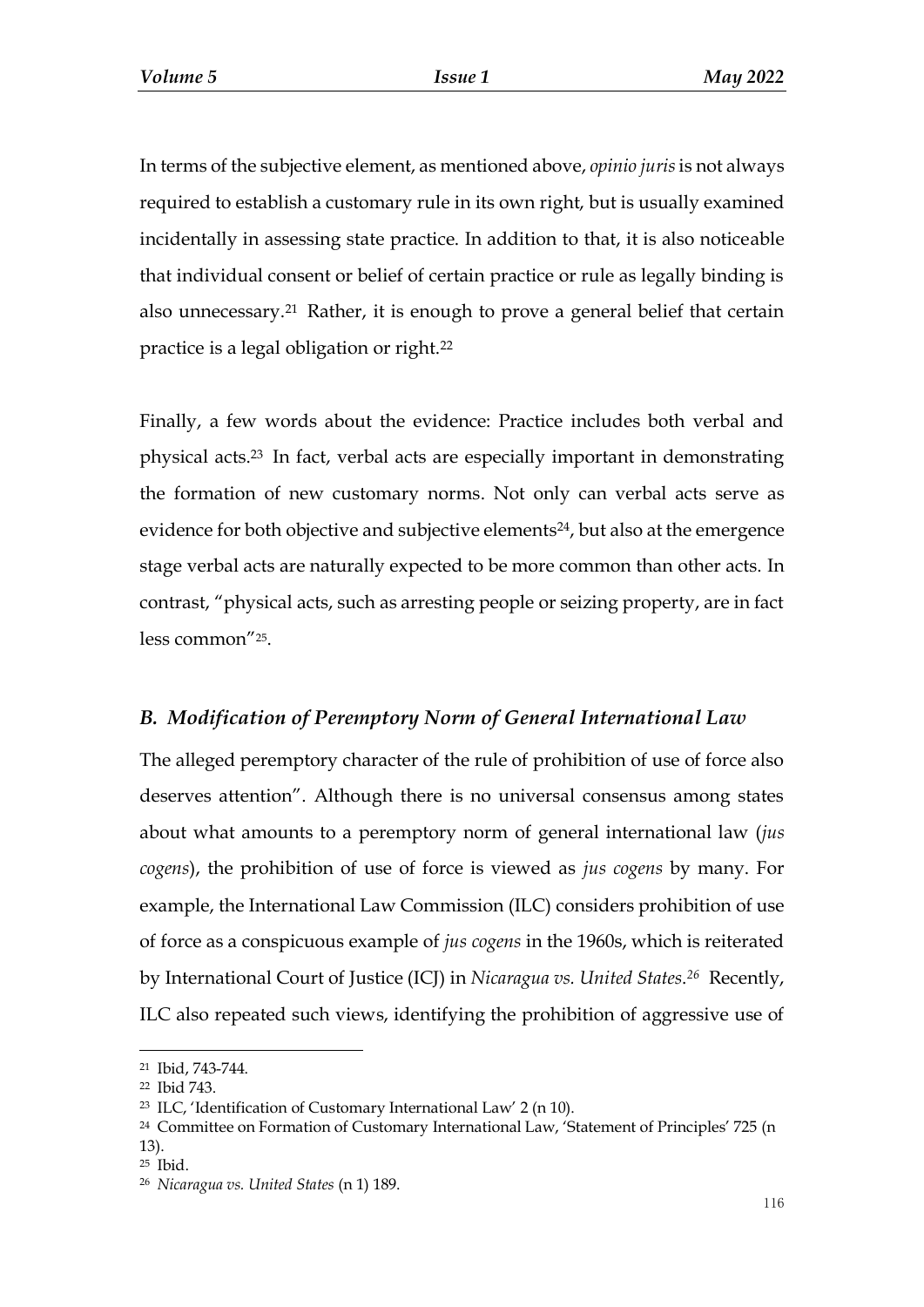force as one of 'the most frequently cited candidates for the status of *jus cogens'*. 27

If the prohibition of use of force is indeed a *jus cogens* (and evidently it is very likely to be one), the assessment of the presented alleged exception under responsibility to protect will be thornier. This is because this exception is trying to modify a peremptory norm of international law, which can only be modified by 'a subsequent norm of general international law having the same character'. <sup>28</sup> More importantly, if the alleged exception fails to establish itself as a peremptory norm, it cannot even come into existence in the first place for conflicting with a peremptory norm of general international law.<sup>29</sup> Therefore, to establish such a customary rule of general international law, it is also necessary to prove that it is a *jus cogens* itself, which requires the acceptance and recognition from the 'international community of states as a whole' 30 . Such acceptance or recognition is not a simple belief that a certain rule is accepted as law, but a belief that the pertinent rule is a peremptory norm of general international law.<sup>31</sup>

## *3. Evidence*

The research is underpinned by solid evidence collected via the snowball method, by which I mean to begin evidence collection with one or more documents as a starting point and then identify more sources in tracing down their citations. The collection of this research can be divided into three phases. The first phase requires the reading of relevant topics to collect key facts, including landmark events and documents, to guide the following study. After

<sup>&</sup>lt;sup>27</sup> ILC, 'Report on the work of the seventy-first session', UN Doc  $A/74/10$  (29 April–7 June and 8 July–9 August 2019) 205.

<sup>28</sup> Ibid 158.

<sup>29</sup> Ibid 145.

<sup>30</sup> Ibid 143.

<sup>31</sup> Ibid 164.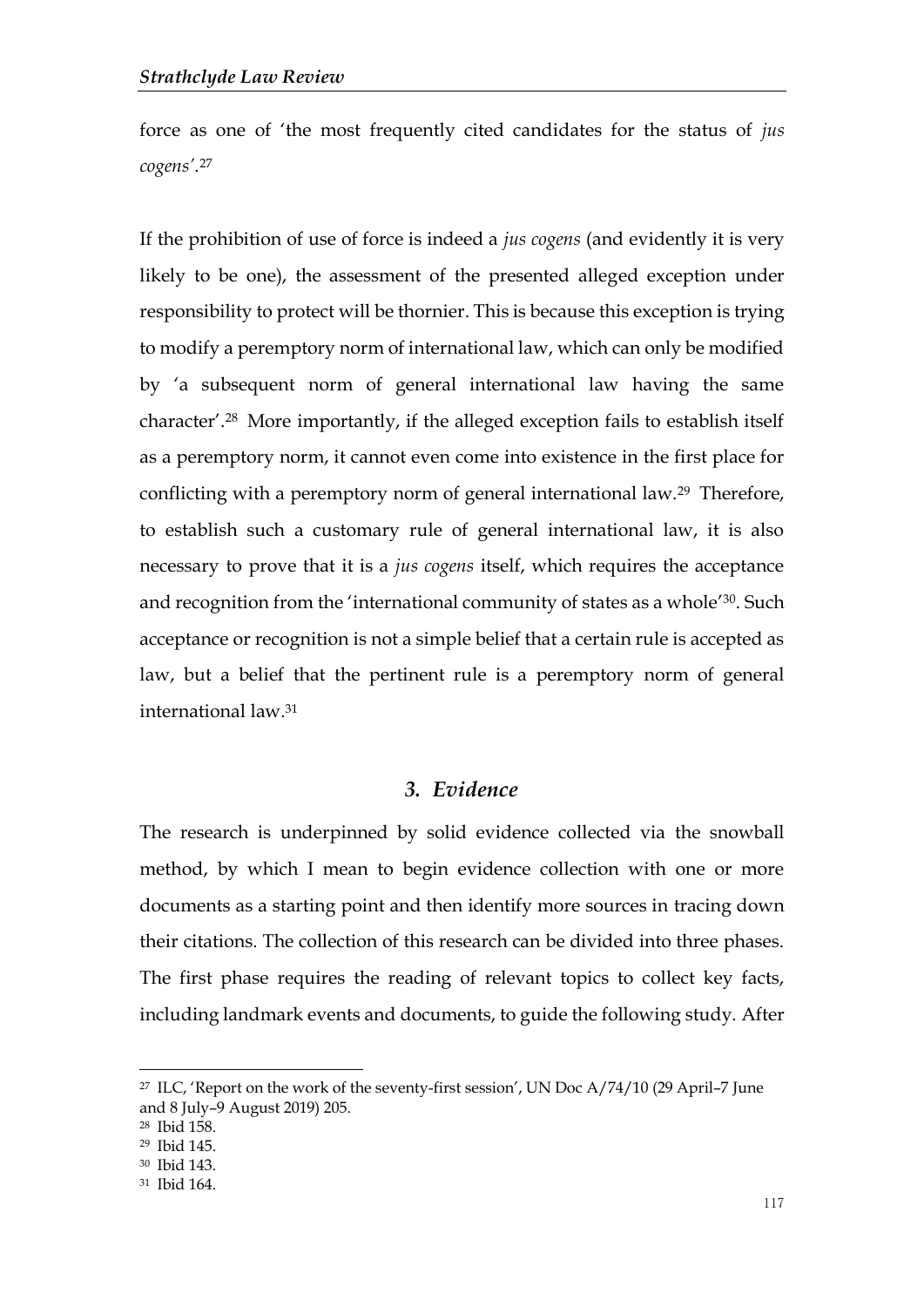the initial round of fact collection, these facts will be selectively used as key words to search for evidence of state practice and *opinio juris* in the second phase. Finally, still using the snowball method, the evidence collected in the second phase will be reviewed in the third phase to find further evidence of state practice and *opinio juris*.

#### *A. Phase I*

-

As recommended by Hoffman and Rumsey, the initial phase of researching customary international law should begin by reading relevant topics.<sup>32</sup> The starting point of this research is two encyclopedia entries, the 'responsibility to protect' entry of Wikipedia33, and the 'responsibility to protect' entry of Max Plank Encyclopedia of Public International Law (Max Plank Encyclopedia)<sup>34</sup>, and the official website of Global Center for the Responsibility to Protect (Global Center) <sup>35</sup> . Admittedly, Wikipedia is not a rigorous source for the purpose of academic research, however, the use of Wikipedia here is only for gathering keywords to support the following research. Based on the information provided by Wikipedia, Max Plank Encyclopedia and the website of Global Center, the following information has been extracted:

Events: Civil War in Darfur, Civil War in Libya, Civil War in Ivory Coast, Civil War in Syria, Civil War in Central Africa Republic (CAR)

Documents: WSOD 2005, Report of Secretary General: Implementing the

<sup>32</sup> Marci Hoffman and Mary Rumsey, 'Chapter 7: Customary International Law, Generally Recognized Principles and Judicial Decision' in Marci Hoffman and Mary Rumsey (eds), *International and Foreign Legal Research: A Coursebook*. (Brill Academic Publishers 2012) 113. <sup>33</sup> 'Responsibility to Protect, *Wikipedia*,

<sup>&</sup>lt;https://en.wikipedia.org/wiki/Responsibility\_to\_protect > accessed 18 December 2021. <sup>34</sup> Janina Barkholdt and Ingo Winkelmann, 'Responsibility to Protect, *Max Planck Encyclopedia of Public International Law*

<sup>&</sup>lt;https://opil.ouplaw.com/view/10.1093/law:epil/9780199231690/law-9780199231690 e427?rskey=fq36yN&result=3&prd=OPIL> accessed 18 December 2021.

<sup>35</sup> 'Home-Global Centre for the Responsibility to Protect' (*Global Center for the Responsibility to Protect*) <https://www.globalr2p.org/> accessed 18 December 2021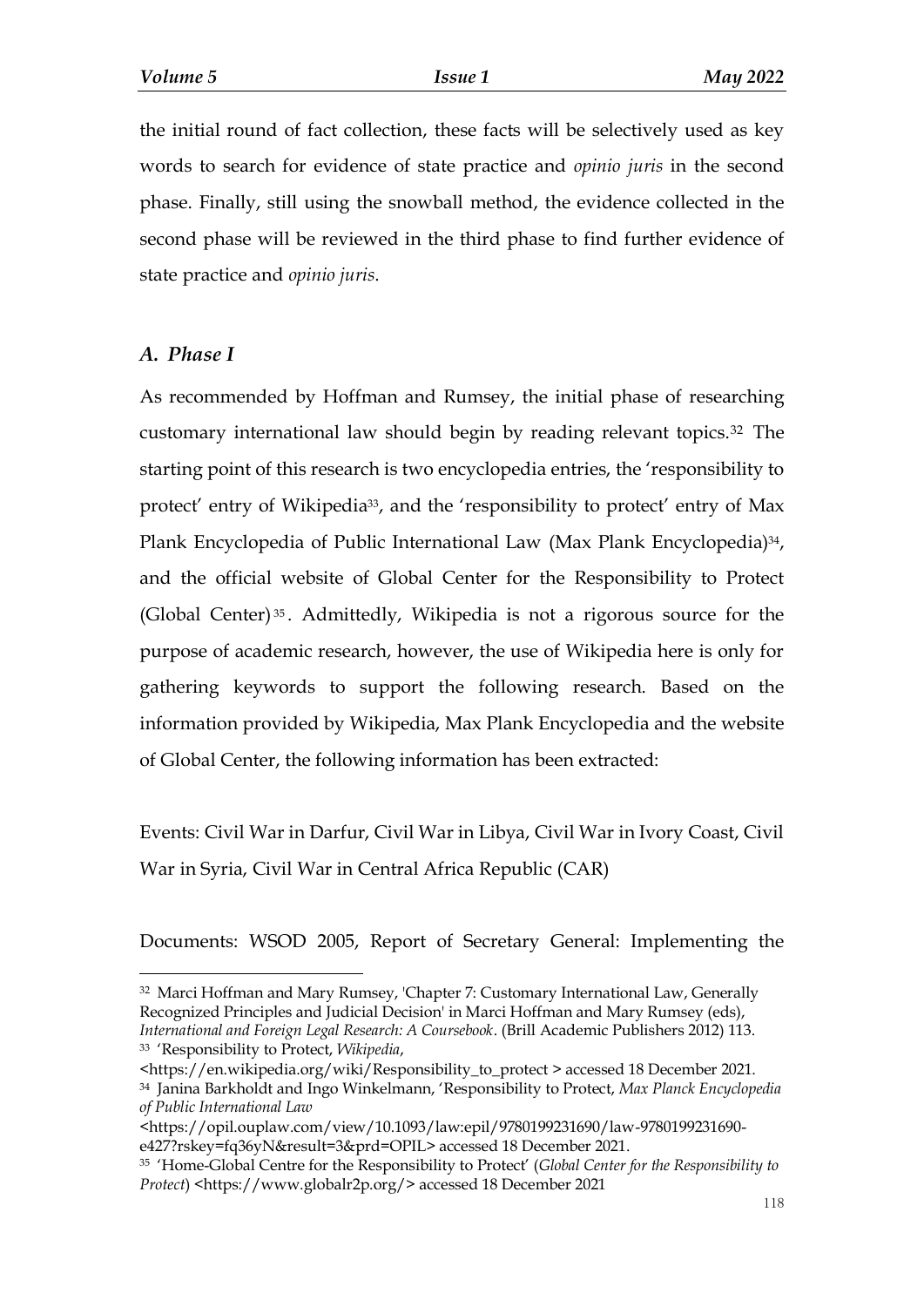responsibility to protect 2009 (UNSG Report 2009), Brazil's proposal of Responsibility while protecting (RwP proposal).

## *B. Phase II*

The second phase uses the events and documents identified and extracted in the first phase as key words, to search for further evidence of state practice. The search engines used in this study are UN digital library, the built-in search engine of the website of the Global Center, Google, and the built-in search box of Mendeley to search within the materials already at hand.

By searching WSOD 2005 in UN digital library, it is learnt that the WSOD was adopted without a vote, which is considered identical to a consensus with the absence of objection rather than a particular majority.<sup>36</sup>

By searching UNSG Report 2009 in Google and UN digital library, two relevant documents are found. The first is A/RES/63/308, a GA resolution recognizing the aforesaid report. The second document is A/63/PV.101, the official records of the 101st plenary meeting where the report was discussed.

By searching Darfur Civil War in Mendeley and Google, one document is identified. S/RES/1706, authorizes UNMIS 'to use all necessary means' <sup>37</sup> to protect civilians under responsibility to protect.

By searching Libya Civil War in Google, two documents, S/RES/1970 and S/RES/1973 are located and one relevant event, NATO bombing against Libya government forces, is identified.

<sup>36</sup> UN Library, 'What does it mean when a decision is taken 'by consensus'?' (*United Nations*) <https://ask.un.org/faq/260981> accessed 11 January 2021.

<sup>37</sup> UNSC Res 1706 (31 August 2006) UN Doc S/RES/1706 6.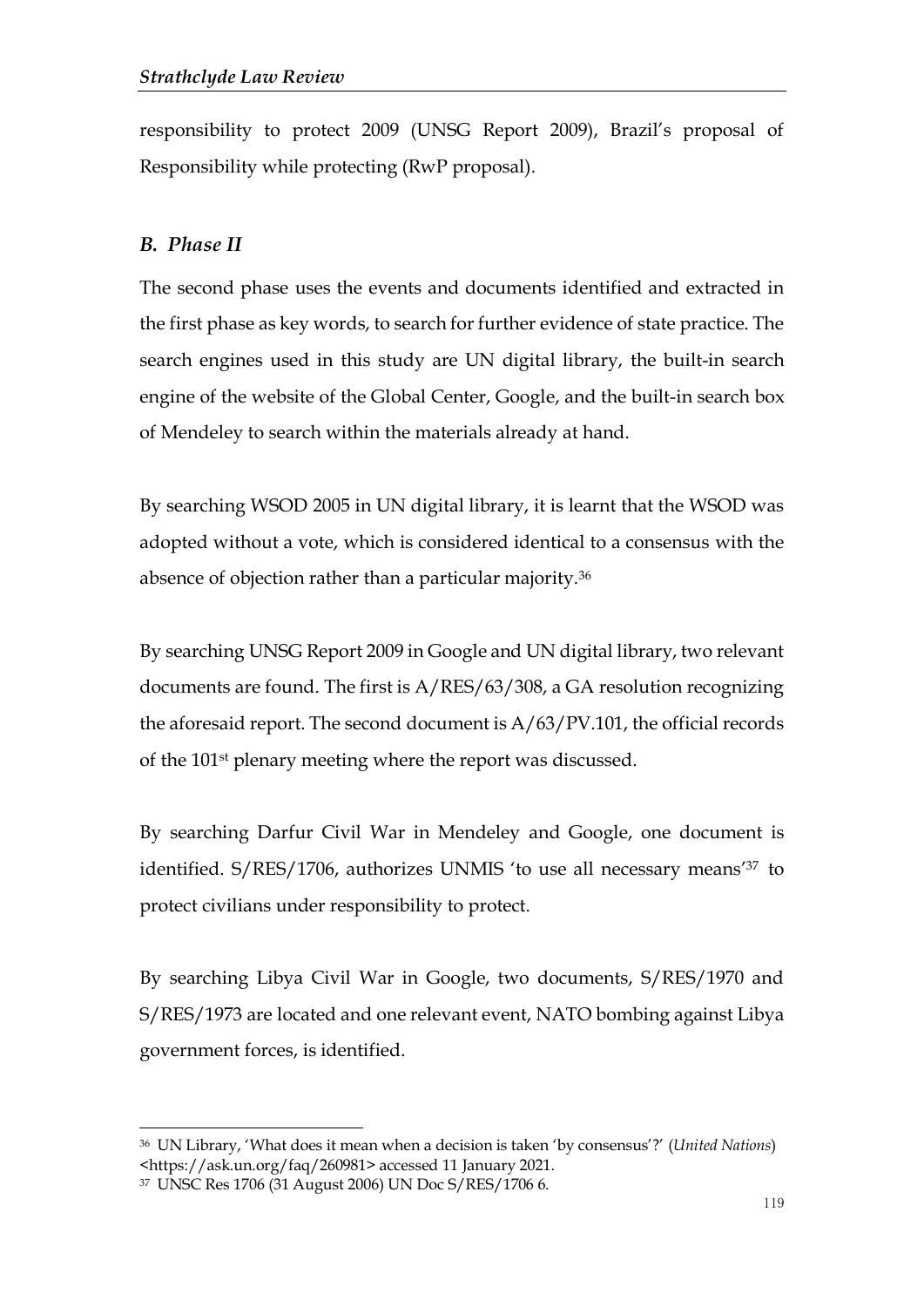By searching Ivory Coast Civil War in Google, one relevant UNSC resolution, S/RES/1975, is located.

By searching Syria Civil War in Google, two series of events are identified. The first one is China and Russia's repetitive veto in UNSC on Syria matter. The second is the unilateral air strike launched by France, U.S., United Kingdom, Australia, and others.

By searching CAR Civil War in Google and Mendeley, one document is located, S/RES/2127 authorized French forces and MISCA to fulfil the responsibility to protect.<sup>38</sup>

## *C. Phase III*

-

In phase three, the information gathered will be reviewed to identify evidence of state practice and *opinio juris,* as well as new key words to find additional evidence. That being said, this essay hereafter only presents the evidence identified by the research and does not lay out the remaining searching process.

First, in terms of WSOD 2005, it is adopted without a vote, and, according to UNSG Report 2009, has 'received the support by the 'assembled world leaders'39, which may serve as the evidence of *opinio juris* that the community of states is committed to collective action via UNSC under Chapter VII of UN Charter, since they are prepared to:

take collective action, in a timely and decisive manner, through the Security Council, in accordance with the Charter, including Chapter VII, on a case-by-case basis and in cooperation with relevant regional organizations as appropriate, should peaceful means be inadequate and national authorities are manifestly failing to protect their populations from genocide, war crimes, ethnic cleansing

<sup>38</sup> UNSC Res 2127 (5 December 2013) UN Doc S/RES/2127 paras 28, 50.

 $39$  UNGA 'Implementing the responsibility to protect' paras 2, 4 (n 7).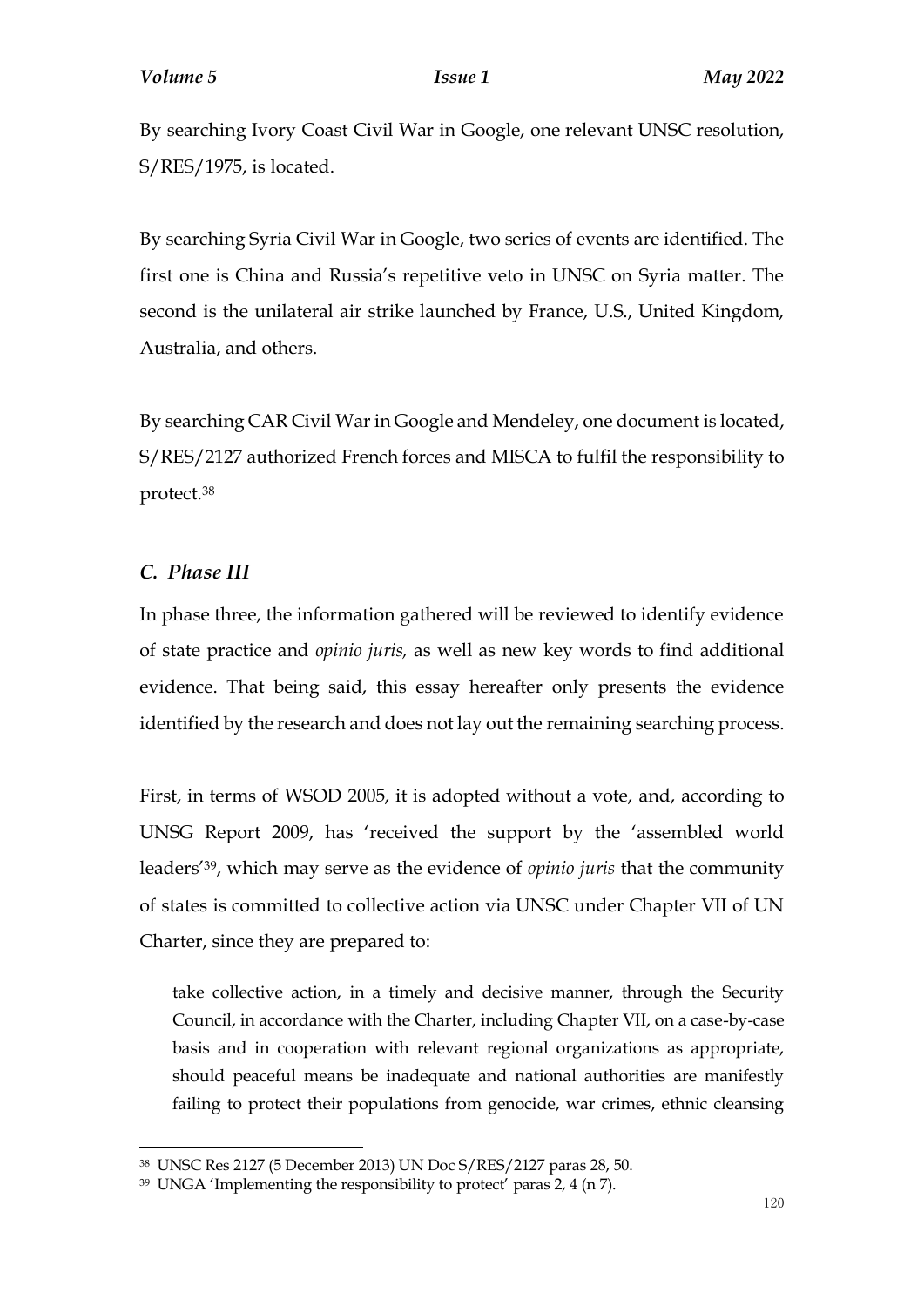and crimes against humanity.<sup>40</sup>

In this paragraph, three elements of the timely and decisive manner can be drawn: firstly, the pertinent state has to manifest failure in, or unwillingness to, fulfil responsibility to protect. Secondly, the employment of such manner can only take place when peaceful means are not enough. In other words such manner should be the last resort. Thirdly, the mechanism via which the manner is taken should be UNSC collective security mechanism.

Secondly, the UNSG Report 2009 formulated the three-pillar approach to the responsibility to protect. In addition to the three elements listed above, it also stressed the need for consent of the pertinent state.<sup>41</sup> Moreover, in terms of providing evidence, it did not only point out the existent acceptance to WSOD 2005, but also found evidence of corresponding state practice even before the formulation of the concept of responsibility to protect itself. As pointed out by the report, the Constitutive Act of the African Union allowed the Union to intervene in its member states, when necessary, as a response to mass atrocity.<sup>42</sup>

However, the debate that took place in GA was unfavorable to a new customary rule as it shows divergent state practice and *opinio juris*. For example, the delegation of Russia seemed to employ a language of responsibility to protect to justify the invasion of Georgia, but also stated that what justified its action is the right to self-defense. <sup>43</sup> The delegation of Kenya stated that necessary measures should not be equated with use of force.<sup>44</sup> Such opinion is echoed by the delegation of Lesotho, for whom, the third pillar does not necessarily mean use of coercive force.<sup>45</sup> The representative of Holy See also

<sup>40</sup> 2005 World Summit Outcome, UNGA Res 60/1 (24 October 2005) UN Doc A/RES/60/1 para 139.

<sup>41</sup> UNGA 'Implementing the responsibility to protect' para 40 (n 7).

<sup>42</sup> Ibid para 8.

<sup>43</sup> UNGA 101st Plenary Meeting (28 July 2009) UN Doc. A/63/PV.101 21-22.

<sup>44</sup> Ibid 3.

<sup>45</sup> Ibid 5.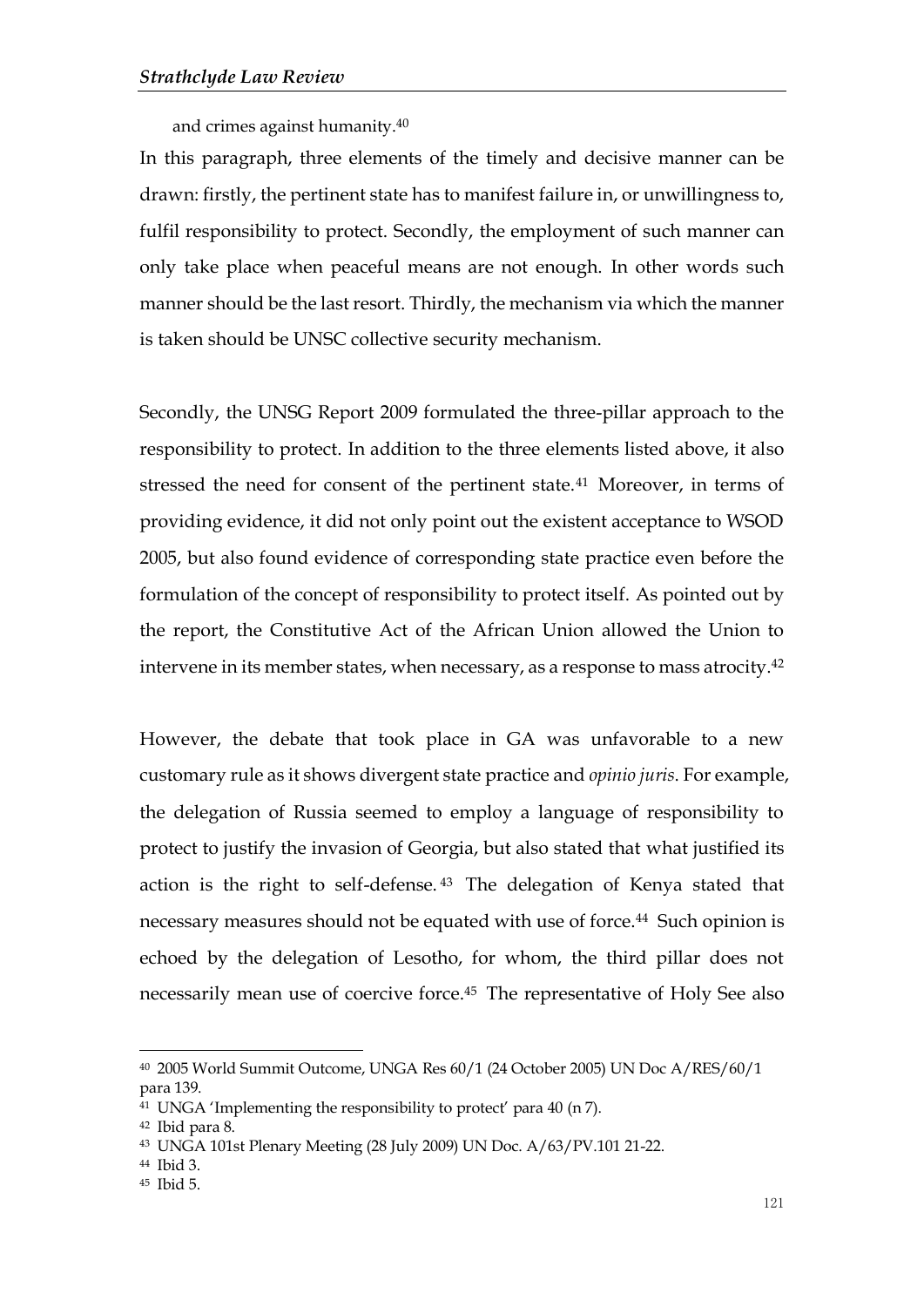expressed the similar worry that the third pillar that justifies the intervention is unnecessarily characterized by use of violence and there could have been a milder approach to implementing this pillar. <sup>46</sup> The delegation of Sudan perhaps contended that paragraph 139 of WSOD does authorize the use of force which they thought is not just a reaffirmation of the Chapter VII, but is introduced as a new approach allowing military intervention in the context of responsibility to protect.<sup>47</sup> However, he also expressed the concern that such new development may be exploited for political purposes and even pose a threat to the cardinal principle of non-intervention in international law. <sup>48</sup> Argentina simply expressed an attitude of approval to pillar three without elaboration. Many states such as Cameroon, Lesotho and Sudan, considered the implementation of third pillar as primarily a UNSC issue, and therefore called for reforms in UNSC. Finally, the opinions of delegates are also divergent in terms of the legality of the third pillar of the responsibility to protect.<sup>49</sup>

In sum, the debate shows: 1) that many states believe that the measures of third pillar is not identical to use of force; 2) that most states, at least those who have spoken in the debate, locate the pillar three in the bigger picture of UNSC collective security mechanism; 3) that states do not think that responsibility to protect is a well-developed instrument, rather, it needs further elaboration; and 4) that, for Russia only, the state practice of responsibility to protect is inconsistent.

In Ivory Coast, although the resolution invoking the concept of responsibility to protect is S/RES/1975, the document that authorized use of force and stipulates the mandate thereof is S/RES/1528 in 2004. <sup>50</sup> Therefore, despite

<sup>46</sup> Ibid 17.

<sup>47</sup> Ibid 10-11.

<sup>48</sup> Ibid.

<sup>49</sup> Ibid 6-8, 10-11, 13, 15, 17, 20.

<sup>50</sup> UNSC Res 1528 (27 February 2004) UN Doc S/RES/1528 para. 8.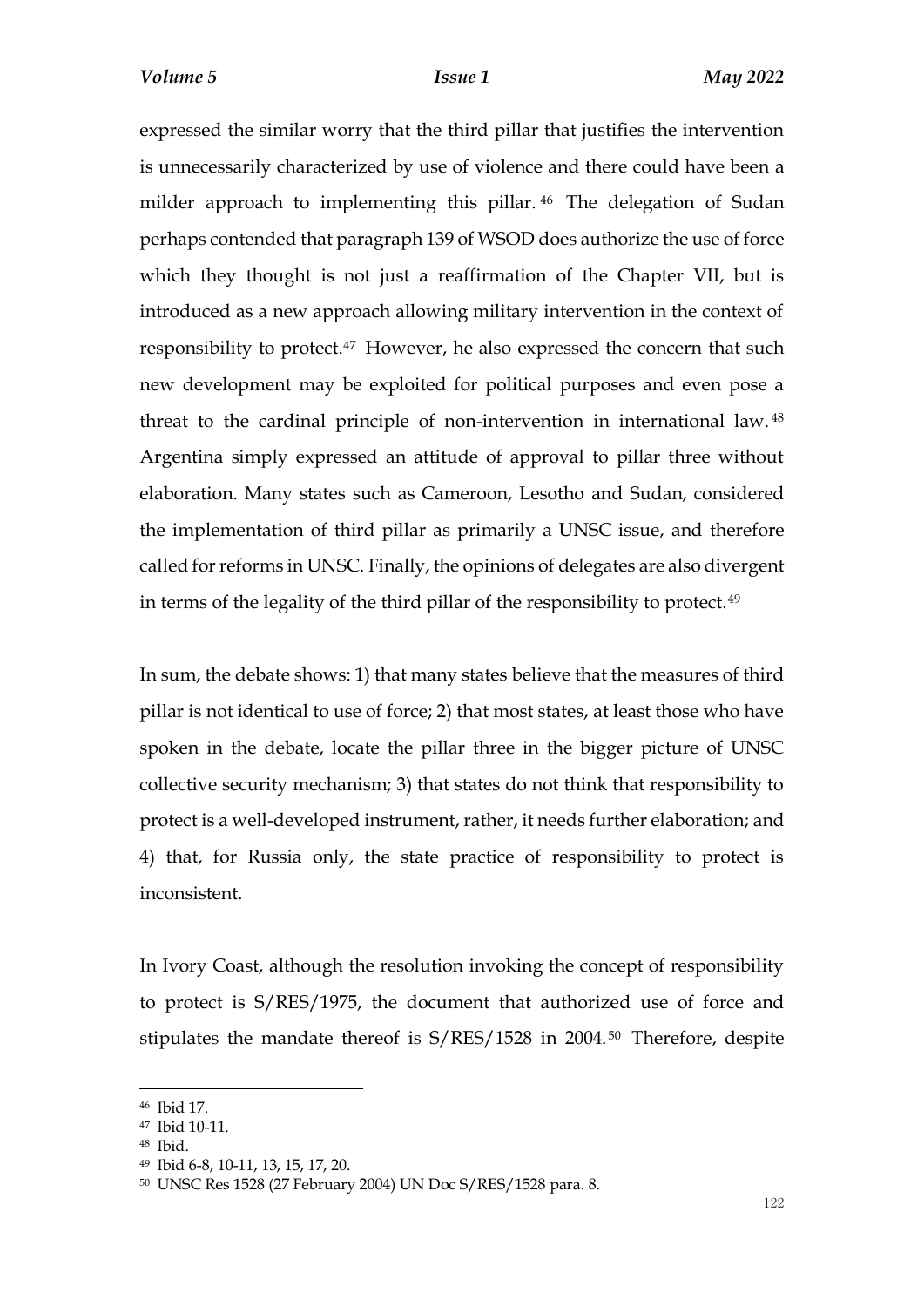such practice is technically in consonance with the later operations in Libya, Sudan, and CAR, it is doubtful if such practice was called upon under a sense of legal obligation or right. As to the civil wars of Sudan (Darfur) and CAR, the situations are relatively simple where force was used under UNSC's authorization to fulfill the responsibility to protect.<sup>51</sup>

What happened in Libya juxtaposed with the above two scenarios, is similar but also thornier as doubts were raised to question if the intervention in Libya was really justified by the pertinent UNSC resolution. The S/RES/1973 authorized member states to take all necessary measures to protect civilians and to enforce a No-Fly Zone. <sup>52</sup> However, in the name of such vague authorization, NATO conducted hundreds of airstrikes against the Gaddafi government, which did not only injure many civilians but also gave the rebels a military advantage against the government, finally causing regime change. This action is considered by pertinent states as legal since it was authorized by the UNSC resolution.<sup>53</sup>

Given that there was no wording explicitly authorizing the use of force, such action is considered to exceed the authorization approved by UNSC and hence, illegal. China believed that the authorization was limited to enforcing a No-Fly Zone, and what the coalition did was evidently exceeding the mandate of UNSC.<sup>54</sup> Vladimir Putin went further to argue that the action was illegal and run afoul of the principle of sovereignty. <sup>55</sup> On 14th April 2011, the BRICS

<sup>51</sup> UNSC Res 1706 (n 37); UNSC Res 2127 (n 38).

<sup>52</sup> UNSC Res 1973 (17 March 2011) UN Doc S/RES/1973 paras 4, 8.

<sup>53</sup> Office of the Press Secretary, 'Letter from the President regarding the commencement of operations in Libya' (*Whitehouse*, 21 March 2011)

<sup>&</sup>lt;https://obamawhitehouse.archives.gov/the-press-office/2011/03/21/letter-presidentregarding-commencement-operations-libya> accessed 11 January 2021.

<sup>54</sup> See Andrew Jacobs, 'China Urges Quick End to Airstrikes in Libya' (*New York Times*, 22 March 2011) <Mhttps://www.nytimes.com/2011/03/23/world/asia/23beiijing.html> accessed 10 January 2021.

<sup>55</sup> See Ellen Barry, 'Putin Criticizes West for Libya Incursion' (*New York Times*, 26 April 2011) https://www.nytimes.com/2011/04/27/world/europe/27putin.html accessed 10 January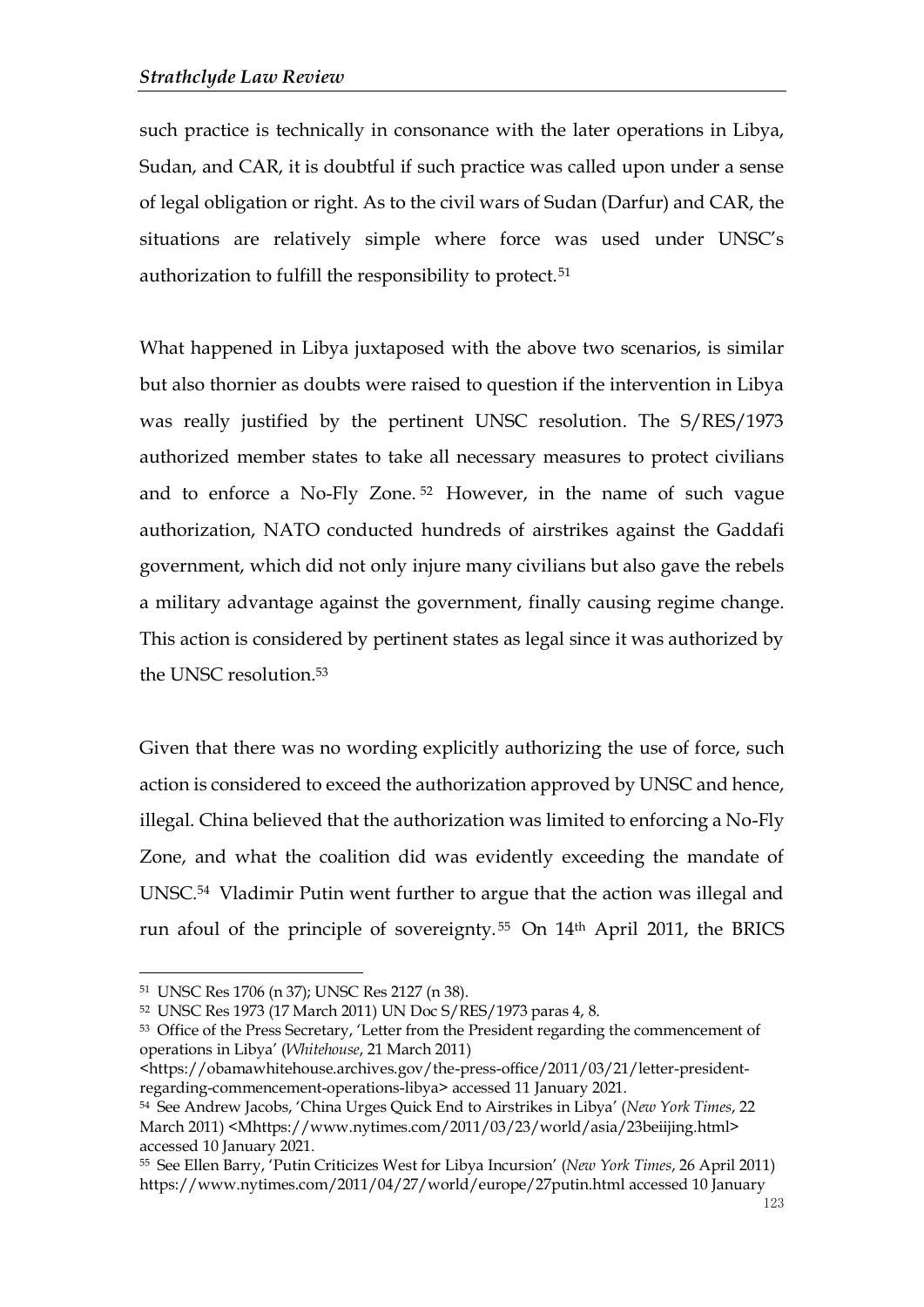countries issued a joint declaration, rejected the use of force and called for use of peaceful means in Libya. <sup>56</sup> Among them, the position of South Africa deserves additional attention, because it was the only state among the five that voted for the resolution, but then changed its position after the NATO bombing.<sup>57</sup>

After Libya, the state practice and *opinio juris* became even more divergent. The controversial action in Libya undermined the promise of the third pillar of the responsibility to protect, and the lessons learnt from Libya by China and Russia finally made them to veto similar resolutions when it came to Syria. Nonetheless, western states decided to launch air strikes against Syria with or without UNSC authorization, and finally, the international society witnessed a unilateral strike against Syria. Among participatory states, the U.S. did not offer clear legal justifications.<sup>58</sup> Australia justified its military operation by the right to self-defense instead of responsibility to protect.<sup>59</sup> Hence, these state practice probably lacked clear *opinio juris* and should not amount to evidence contributing to the formation of customary international law. France contended that its action was legitimate, but it did not support such view from an explicit R2P perspective.  $60$  The UK's efforts to justify the operation was most significant as the justification it offered was humanitarian intervention, 61

<sup>2021.</sup>

<sup>56</sup> 'Sanya Declaration' (*BRICS Information Centre*, 14 April 2011)

<sup>&</sup>lt;http://www.brics.utoronto.ca/docs/110414-leaders.html> paras 9-10 accessed 10 January 2021.

<sup>57</sup> See Reuters Staff, 'BRICS powers criticise Western strikes in Libya' (*Reuters*, 14 April 2011) <https://www.reuters.com/article/idINIndia-56321320110414> accessed 10 January 2021.

<sup>58</sup> See Jen Kirby, 'Read Trump's statement on Syria strike: "They are crimes of a monster"'

<sup>(</sup>*Vox*, 18 April 2018) <https://www.vox.com/2018/4/13/17236862/syria-strike-donaldtrump-chemical-attack-statement> accessed 10 January 2021.

<sup>59</sup> Renee Westra, 'Syria: Australian military operations' (*Parliament of Australia*, 20 September 2017)

<sup>&</sup>lt;https://www.aph.gov.au/About\_Parliament/Parliamentary\_Departments/Parliamentary\_ Library/pubs/rp/rp1718/SyriaMilitaryOps> accessed 10 January 2021.

<sup>60</sup> Jean-Yves Le Drian, 'Action in Syria is legitimate, says Foreign Minister' (*French Embassy in*  London, 14 April 2018) <https://uk.ambafrance.org/Action-in-Syria-is-legitimate-says-Foreign-Minister> accessed 10 January 2021.

<sup>61</sup> Prime Minister' Office, 'Policy Paper: Syria Action – UK government legal position'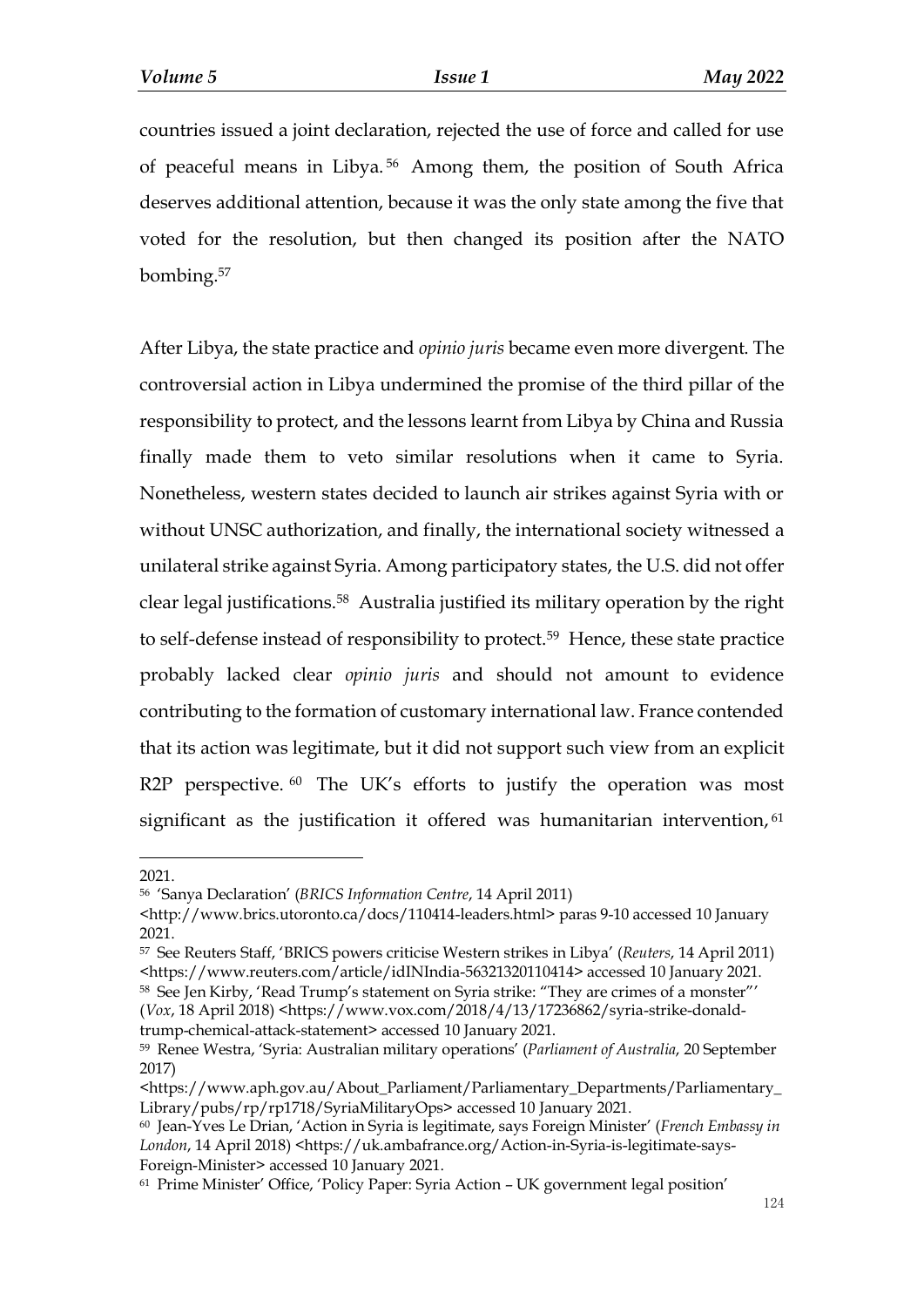which is considered by some as identical to a justification for use of force provided by responsibility to protect. 62

## *4. Evaluation*

The examined contention only states that the responsibility constitutes an exception to the prohibition of use of force under customary international law but fails to identify further details about this rule. The evidence of practice has shown that there are different approaches to implement the third pillar of responsibility to protect, and such divergence should not be taken necessarily as prima facie evidence for inconsistency. This is because it is possible that one specific approach among the many solely satisfy the criteria of a customary rule of general international law despite the existence of other unsuccessful rivals. Therefore, the evaluation of this portion will first start with the most specific approaches, and then move to the examination of more general approaches.

There are two approaches under which responsibility to protect may constitute an exception to the prohibition of use of force. The first approach is the UN approach, which opens the door for use of force in the pretext of R2P via the existent UN collective enforcement mechanism. The second approach is the unilateral approach that allows unilateral military intervention for humanitarian cause. Both approaches, however, cannot give rise to a new customary rule of general international law.

#### *A. UN approach*

-

The UN approach seems to be a promising candidate for a rule of customary international law. On the one hand, the evidence of state practice is abundant.

<sup>(</sup>*Gov.UK*, 14 April 2018) <https://www.gov.uk/government/publications/syria-action-ukgovernment-legal-position/syria-action-uk-government-legal-position> accessed 10 January 2021.

<sup>62</sup> UNGA 101st Plenary Meeting 11 (n 43).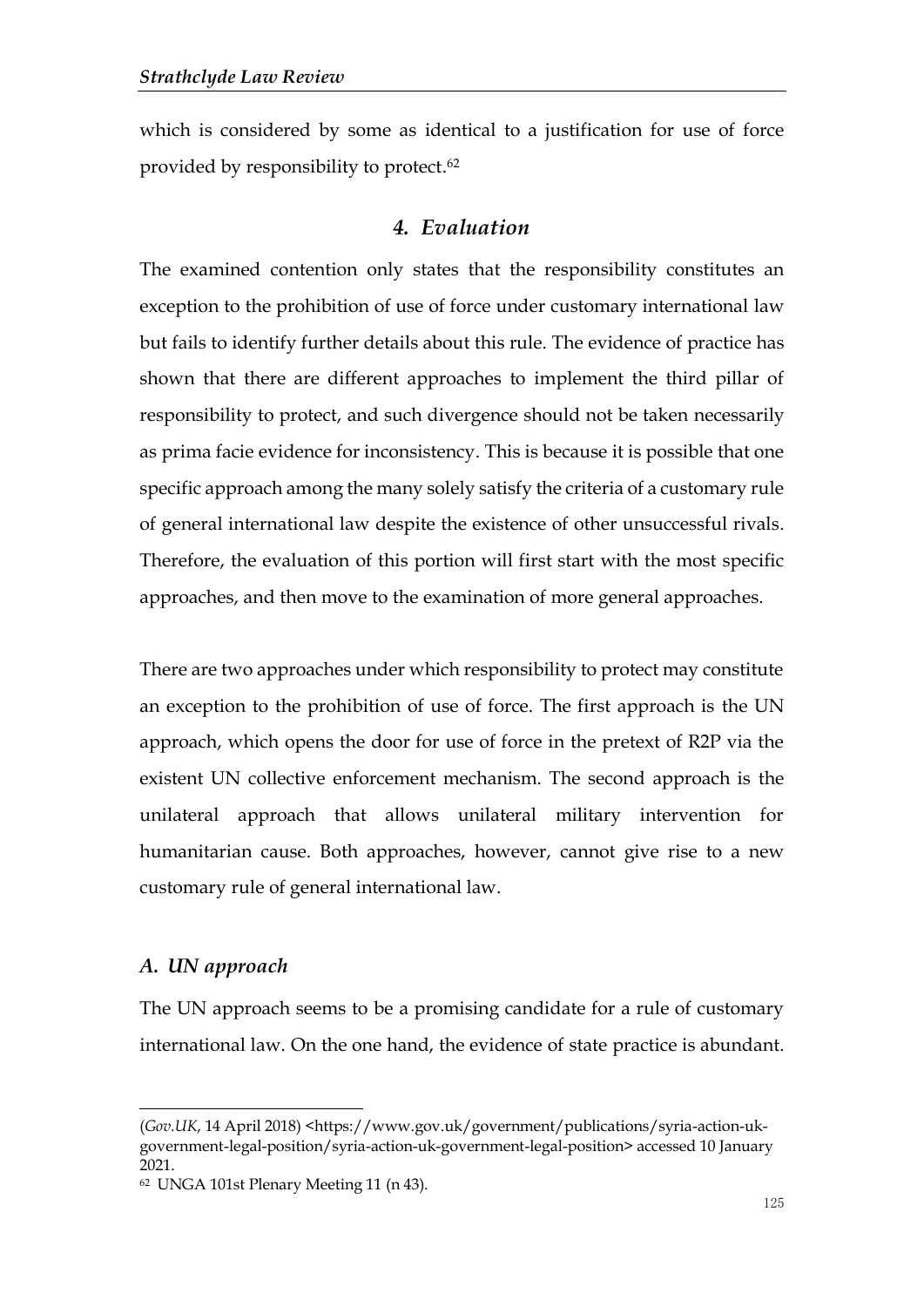On the other hand, there is also evidence of the UNGA debate suggesting that most states have accepted such an approach by adopting WSOD 2005.

Nonetheless, although abundant relevant and admissible evidence is identified, such evidence is not in favor of the formation of new customary international law, as state practice is not uniform. In terms of internal consistency, the behavioral pattern of UNSC and its member states are inconsistent. For UNSC, its approaches vary significantly from case to case. In Sudan, Ivory Coast and CFR, certain forces (mainly UN forces or forces of other responsible parties other than pertinent states) were authorized to take necessary measures to fulfil the responsibility to protect. By contrast, in Libya, UNSC authorized all member states to take necessary measures on the condition of notifying UN Secretary General. This inconsistent behavioral pattern can also be directly observed from the practice of member states. To demonstrate, developing states experienced a shift in attitude from open support (like South Africa) or acquiescence (Russia and China) to open objection (BRICS in general, China and Russia in particular).

The state practice is not consistent collectively either, as the UN approach itself is also contested. As mentioned above, what happened in Sudan, Ivory Coast, and CFR was very different from the situation in Libya, behind which developing states diverged from developed states. The airstrike solely participated by NATO in the name of UNSC is evidence of collective inconsistency as it was not participated and actually objected by BRICS. Further, after the adoption of  $S/RES/1973$  with the abstention of Russia and China<sup>63</sup>, China and Russia exercised their veto rights in UNSC to block any resolutions offering a similar authorization under responsibility to protect, which is evidence of collective inconsistency. Moreover, the GA debate recorded by

<sup>63</sup> Staff, 'BRICS powers criticise Western strikes' (n 57).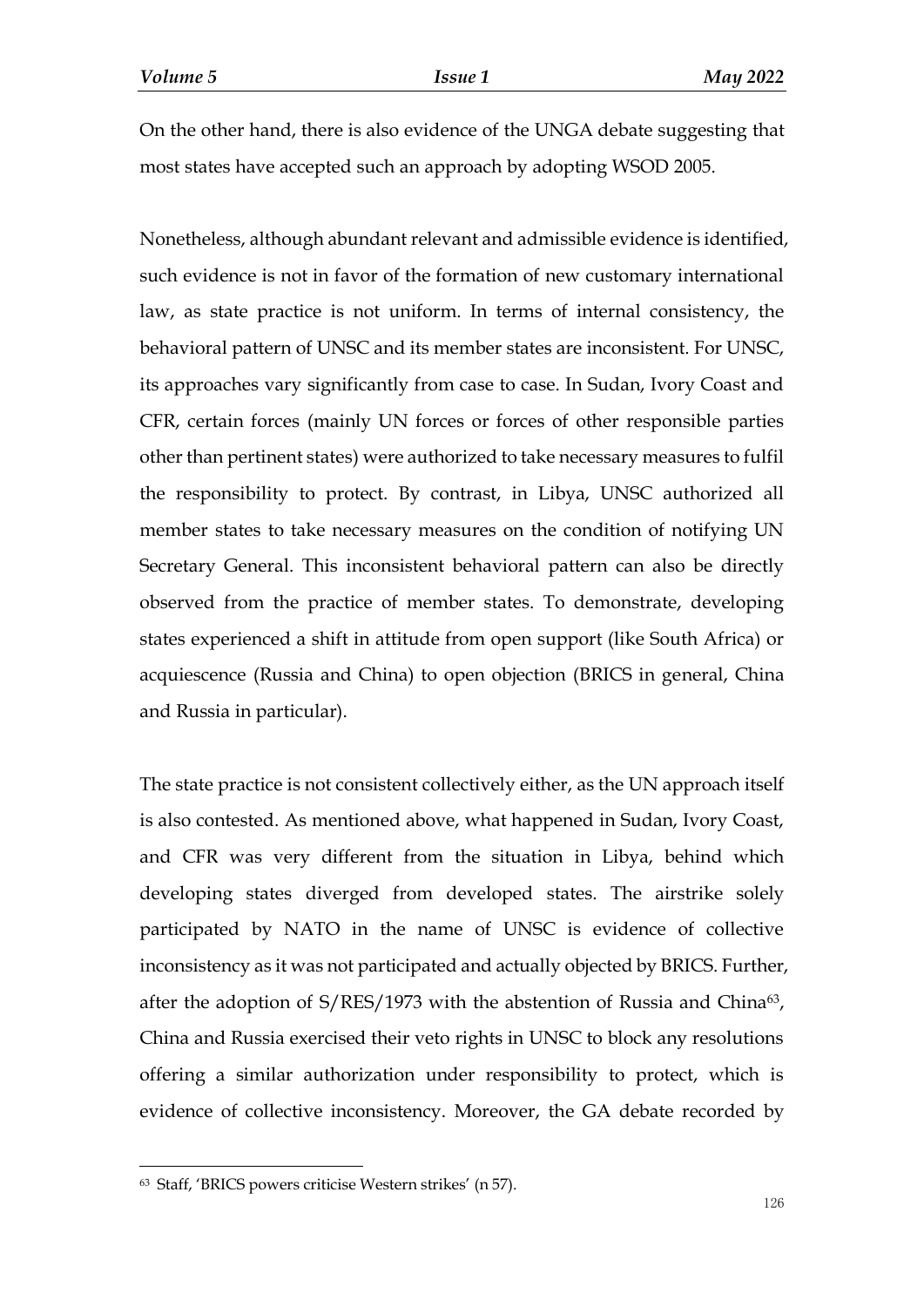A/63/PV.101 shows that even among developing states themselves, how responsibility to protect should be implemented is also very divided, especially about what necessary measures mean (some states confuse necessary means and use of force while other states think they are not identical).

Noticeably, in terms of the controversial operation in Syria, a counter-argument may be brought up to rebut a verdict of inconsistency: the NATO air strike in Syria is only a minor departure to the emerging norm as we have only seen it once. However, in *Nicaragua v. United States*, ICJ ruled that a non-conforming conduct is not fatal only when the pertinent states do not try to justify it legally, <sup>64</sup> which, unfortunately, is what exactly NATO did after the airstrike.

However, what should be acknowledged is that the practice is relatively general. The WSOD is supported by leaders all over the globe and adopted without a vote, which indicates the absence of objection. However, with such divergent state practice, the established generality seems to be insignificant.

In terms of *opinio juris*, it was not clear whether there was a sense of legal obligation which drove the adoption of all the documents mentioned above, despite participatory states of air strike (France, U.S., United Kingdom, Australia, and others) invoked the concept of responsibility to protect and the UNSC resolution to justify its controversial action. However, it was clear that there is an opinion that the operation in Libya was not legal, which indicates that there is no *opinio juris* attached to the practice in Libya. Moreover, states were divided when it came to what legal rights or obligations does the third pillar entail in the debate recorded by A/63/PV.101. Since the *opinio juris* is divided, there is no general belief that a sense of legal right or obligation is attached to any state practice described under UN approach.

<sup>64</sup> *Nicaragua v. United States* [205] (n 1).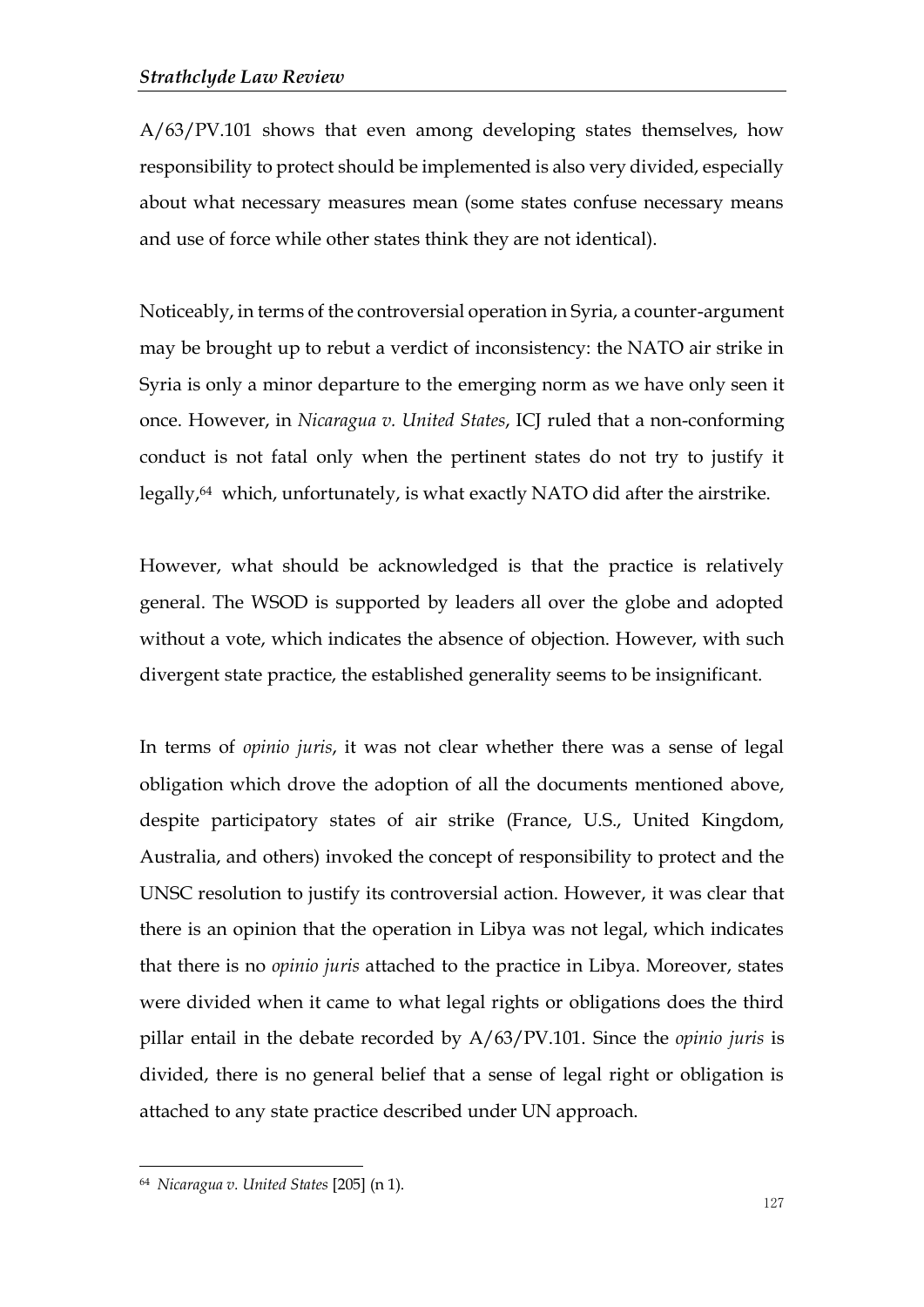Finally, what also deserves attention is that we may be able to find a greatest common divisor under this approach, which is the permission for international society to take necessary measures to fulfil the responsibility to protect under the authorization of UNSC. There is abundant state practice and *opinio juris generalis* underpinning such a great common divisor. However, for two reasons, such a common divisor means little to our examination. First, there is departure to such a common divisor and attempt to justify such departure. Second and most significantly, even though this greatest common divisor meets the standard of customary international law, it cannot necessarily constitute an exception to the prohibition of use of force, since many states do not see necessary measures and use of force as identical terms.

## *B. Unilateral approach*

Except for the UN approach, countries like Russia, France, UK, US, and Australia also seem to follow another pattern of the third pillar of the responsibility to protect, a pattern of unilateral intervention. This approach cannot give rise to a new customary rule of international law either as the *opinio juris* is too divided.

The most significant observation is that *opinio juris* brings inadequate state practice. Although many states undertook unilateral humanitarian intervention, their legal bases are different. Among them, only the UK explicitly justifies its operation in Syria with the notion of humanitarian intervention. Australia explicitly rejects the notion of responsibility to protect to justify its operation, while the US and France are reluctant to provide a clear legal argument about the operation. In terms of the invasion of Georgia, Russia did invoke the concept, saying that Georgia had failed to fulfil its responsibility to protect. Such tone also sounds familiar in the sense that one of the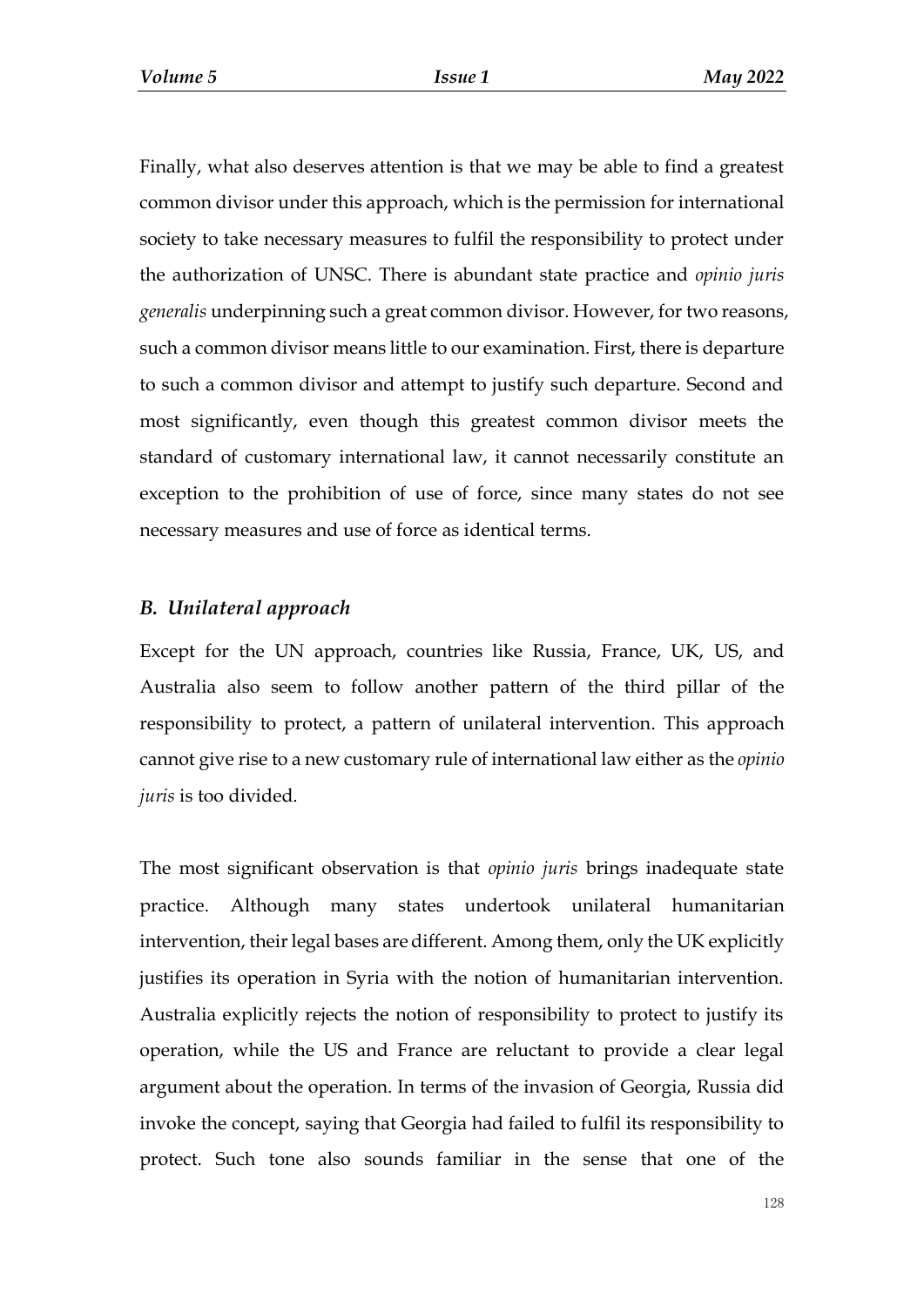preconditions of taking all necessary measures according to the WSOD 2005 and 2009 UNSG Report, is that the pertinent state has manifested failure in, or unwillingness to, fulfil responsibility to protect. But still Russia justifies its invasion with the right to self-defense rather than "the inchoate concept of the responsibility to protect."<sup>65</sup>. It is clear that there is no general belief that the responsibility to protect justifies these unilateral actions.

With such divided *opinio juris*, it seems that only the UK's state practice is solidly relevant to this approach and Russia's state practice may be admissible but would not be very convincing. Since other state practices are not justified by the responsibility to protect, they should not even be taken into account when assessing this approach. With only the explicit evidence of the state practice of the UK and the ambiguous practice of Russia, the practice is neither general nor uniform.

Both unilateral approach and UN approach are divergent approaches themselves both in terms of state practice and *opinio juris*, and therefore cannot give rise to a rule of customary international law. If neither of these two approaches succeed, then it is even more impossible to witness a more general rule of the responsibility to protect, which creates an exception to use of force because the very existence of two different approaches is *prima facie* evidence of inconsistency.

## *C. Modification of Peremptory Norm of General International Law*

Moreover, it is necessary to remember that the prohibition of use of force is widely considered as a *jus cogens* which makes the acceptance to a new exception to it even more difficult, if not impossible. As mentioned earlier, a peremptory norm of general international law can only be modified by another

<sup>65</sup> UNGA 101st Plenary Meeting 22 (n 43).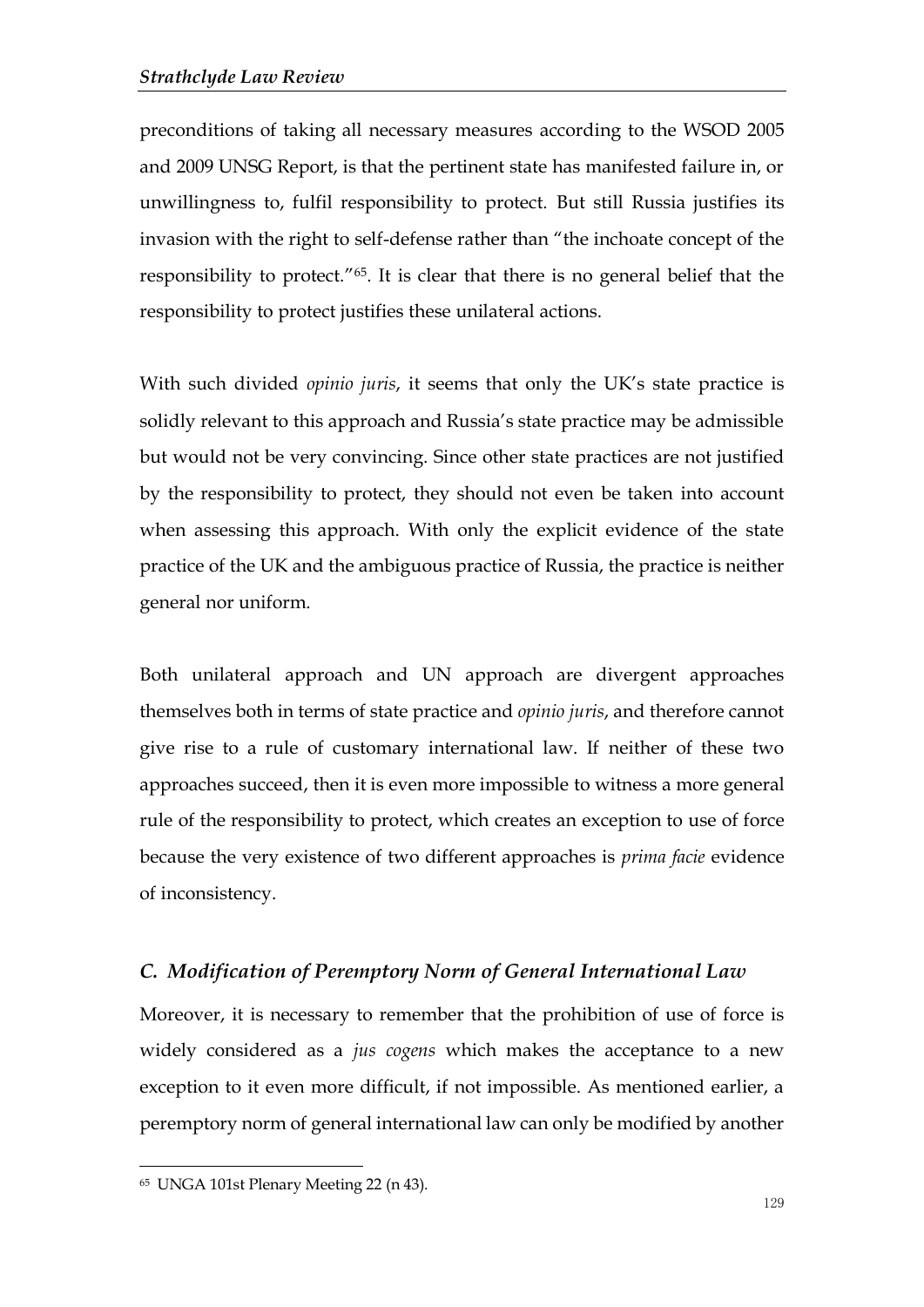norm of the same character. If a R2P exception to the prohibition of use of force rises as customary international law, it should have the same character, which requires it to be accepted as a *jus cogens* by the community of states as a whole. However, not only is the *opinio juris* about the third pillar of responsibility to protect is divergent, but also most states explicitly think that the true justification for use of force under responsibility to protect is not the concept itself but still the UN Charter, as the responsibility to protect 'does not alter, indeed it reinforces, the legal obligations of member states to refrain from the use of force except in conformity with the Charter'. 66

Even though the above two suffice (state practice and *opinio juris*), it cannot become a rule of customary international law. As can be seen the justification is still the UN Charter rather than this rule itself, which manifests that it "does not aim to alter" (2009 Report), challenge or modify the traditional *jus cogens*, and therefore cannot give rise to a new *jus cogens* that can provide an exception to the prohibition of use of force.

#### *5. Conclusion*

The prohibition of use of force is recently challenged by many emerging norms, among which R2P is probably the most imminent threat, as it not only has been seen, but actually also been used, as justification for unilateral interventions. However, whether it can constitute an exception to the prohibition of use of force is unclear. With most legal documents adopting or mentioning it being reticent about its relationship with the prohibition of use of force, perhaps the best chance it can get in challenging the prohibition of use of force is to rise as a customary rule of general international law.

<sup>66</sup> UNGA 'Implementing the responsibility to protect' paras 2-3 (n 7).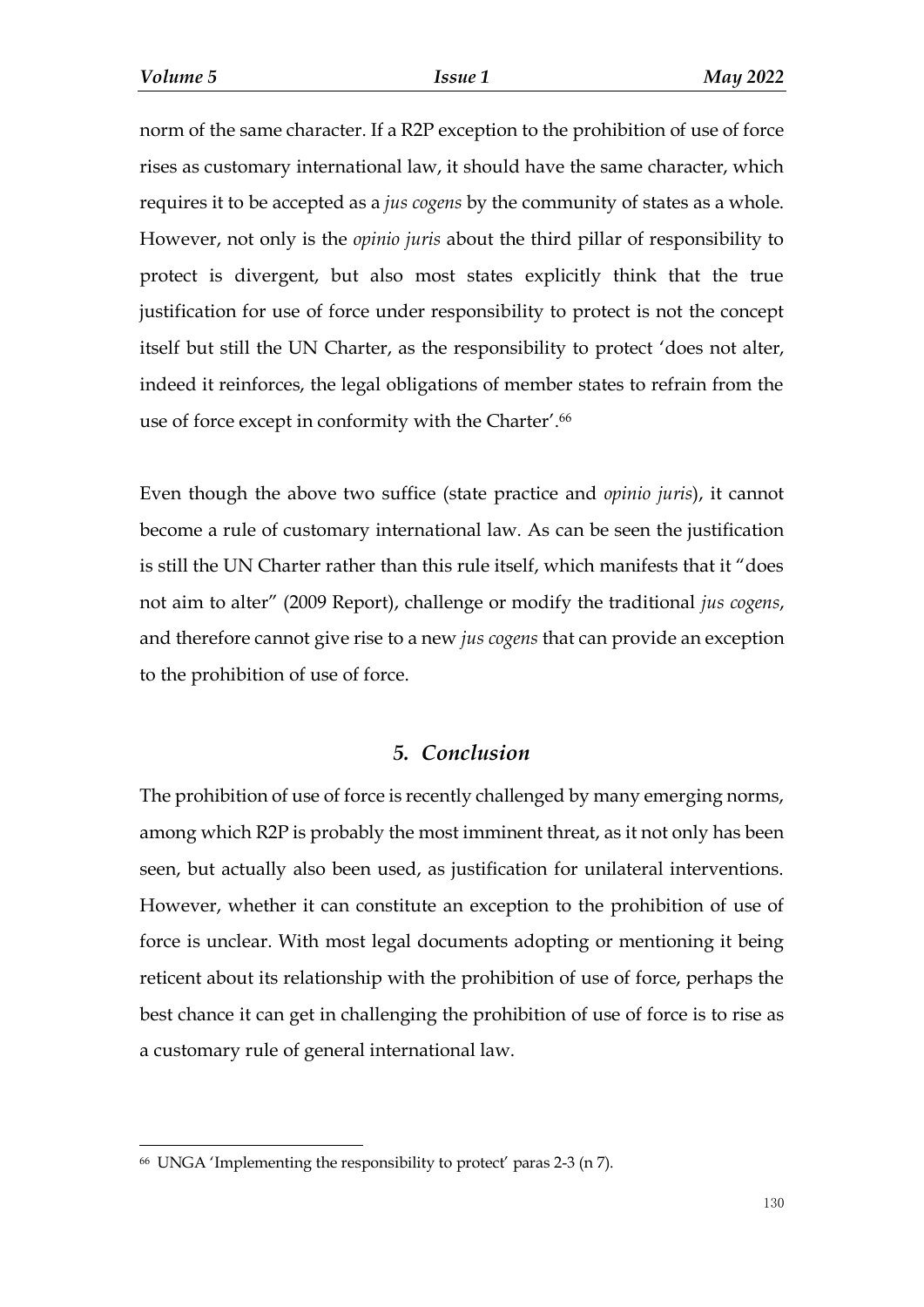This short paper examines this possibility, and argues that it cannot constitute an exception to the prohibition of use of force even under customary international law. The relevant state practice that has the possibility to create an R2P exception to the prohibition of use of force is inconsistent and therefore cannot give rise to a new customary rule of general international law. Although there is a great common divisor about the third pillar of R2P, which may give rise to a new rule of customary international law, such greatest common divisor does not necessarily constitute an exception to the prohibition of use of force. Finally, given that the modification of *jus cogens* can only be done by another *jus cogens*, the emerging R2P exception to the prohibition of use of force must have the same character to be able to modify the prohibition of use of force. Unfortunately, there is no evidence that R2P exception has such quality. That said, it must be pointed out that R2P has probably made most progress in overriding the prohibition of use of force compared to other challengers, and probably represents a promising trend that prohibition of use of force will eventually be modified to open more doors for humanitarian interventions.

Personally speaking, I am deeply concerned by the fact that it has made so much progress on the track of rising as new customary international law. Whether such change, if eventually take place, would be desirable or correct is debatable. On the one hand, never again should humanity witness another Rwandan genocide only because of the helping hands of international community are tied; On the other hand, creating a new exception to prohibition of use of force would also be an attempt to modify one of the most important cardinal legal norms in international law, whose erosion would definitely endanger international peace---after all, the essence of peace is the absence of war, or use of force. If the recent development on R2P really indicates that the modification of the prohibition of use of force is inevitable, it will be better modified in a consensual way, like via an international agreement to which